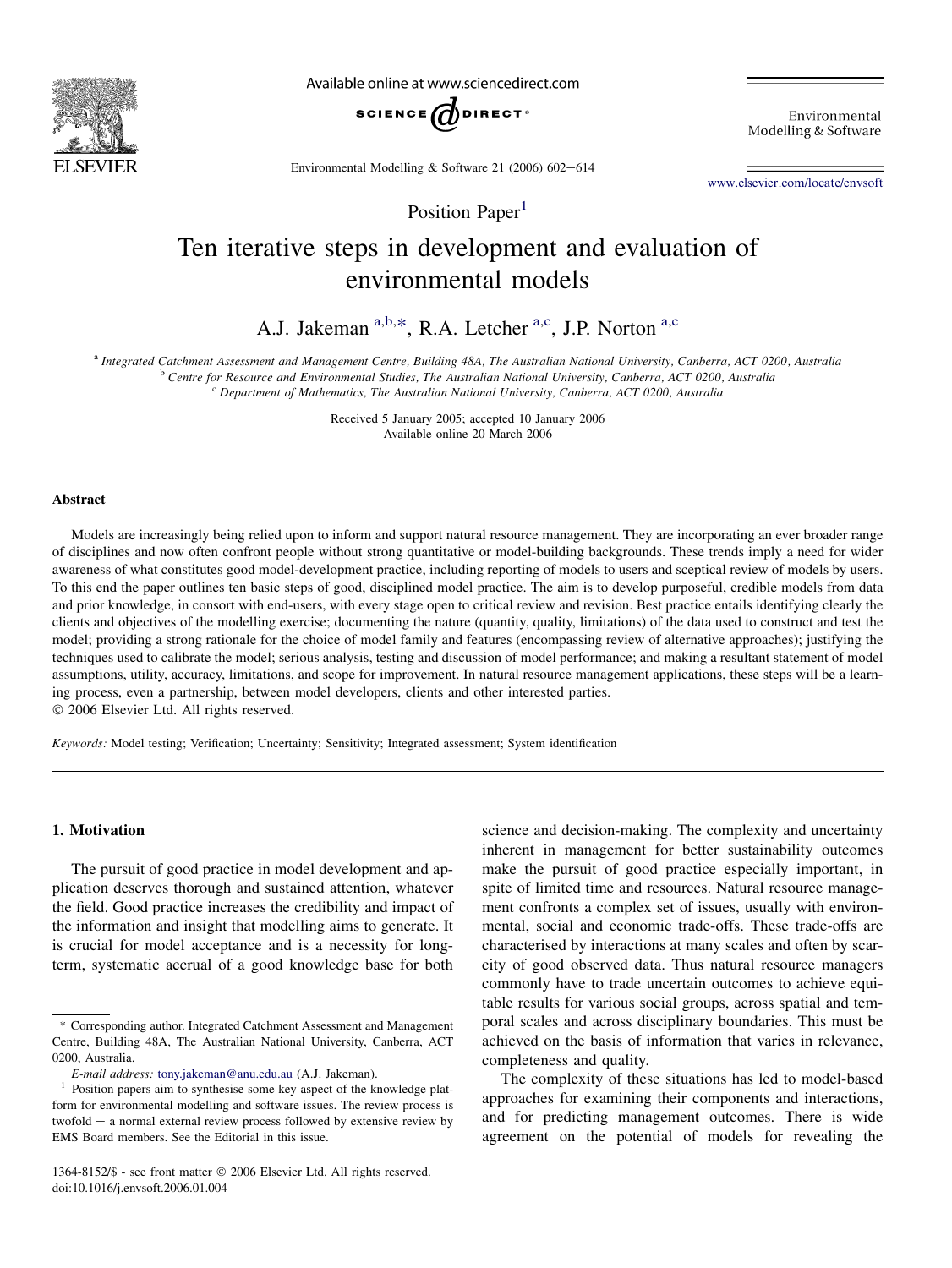implications of assumptions, estimating the impact of interactions, changes and uncertainties on outcomes, and enhancing communication between researchers from different backgrounds and between researchers and the broader community.

Managers and interest groups can also potentially benefit from use of a model to define the scope of a problem, to make assumptions explicit, to examine what is known and what is not, and to explore possible outcomes beyond the obvious ones. If models are accessible enough, they can act as a medium for wider participation in environmental management. However, the pressing need to use models in managing complex situations, rather than in sharply defined areas of research, has resulted in people with little modelling or quantitative background having to rely on models, while not being in a position to judge their quality or appropriateness. [Caminiti](#page-11-0) [\(2004\)](#page-11-0) provides a resource manager's perspective on the difficulties of choosing the best modelling approach for catchment management, concluding that ''[m]odellers can help by trying to understand the needs and expectations of the resource manager, who may not have the technical knowledge or language to express them.'' Managers may also not initially understand their own needs fully, so modelling must be an iterative learning process between modeller and manager.

The uses of models by managers and interest groups, as well as by modellers, bring dangers. It is easy for a poorly informed non-modeller to remain unaware of limitations, uncertainties, omissions and subjective choices in models. The risk is then that too much is read into the outputs and/or predictions of the model. There is also a danger that a model is used for purposes different from those intended, making invalid conclusions very likely. Taking a longer-term perspective, such inadvertent abuses detract from and distort the understanding on which science and decision-making are built.

The only way to mitigate these risks is to generate wider awareness of what the whole modelling process entails, what choices are made, what constitutes good practice for testing and applying models, how the results of using models should be viewed, and what sorts of questions users should be asking of modellers. This amounts to specifying good model practice, in terms of development, reporting and critical review of models.

As a move in that direction, this paper outlines ten steps in model development, then discusses minimum standards for model development and reporting. The wide range of model types and potential applications makes such an enterprise prone to both over-generalisation and failure to cover all cases. So the intention is to name the main steps and give examples of what each includes, without attempting the impossible task of compiling a comprehensive checklist or map of the modeldevelopment process. Such checklists have been developed within certain modelling communities where particular paradigms are dominant. Thus the Good Modelling Practice Handbook ([STOWA/RIZA, 1999\)](#page-12-0), financed by the Dutch government and executed by Wageningen University, has a well developed checklist for deterministic, numerical models. The guidelines for modelling groundwater flow developed by the [Murray-Darling Basin Commission \(2000\)](#page-12-0) in Australia provide another example. Our purpose, by contrast, is to point to considerations and practices that apply in a broad range of natural resource modelling situations.

It is hoped that this paper will prompt modellers to codify their practices and to be more creative in their examination of alternatives and rigorous in their model testing. It is intended to provide a synoptic view for model builders and model users, applying to both integrated models and models within distinct disciplines. It does not deal with the surrounding issue of the appropriate development and use of environmental decision support systems (e.g. [Denzer, 2005](#page-11-0)), which in addition involve issues of user interfacing, software usability and software and data integration. The paper discusses good practice in construction, testing and use of models, not in their imbedding and use in decision support systems or with software interfaces more widely.

As already indicated, the idea of guidelines for good model practice is not new. [Parker et al. \(2002\)](#page-12-0) call for the development of guidelines for situations where formal analysis and testing of a model may be difficult or unfeasible. They state that ''the essential, contemporary questions one would like to have answered when seeking to evaluate a model (are):

- i) Has the model been constructed of approved materials i.e., approved constituent hypotheses (in scientific terms)?
- ii) Does its behaviour approximate well that observed in respect of the real thing?
- iii) Does it work i.e. does it fulfil its designated task, or serve its intended purpose?''

[Risbey et al. \(1996\)](#page-12-0) call for the establishment of qualitycontrol measures in the development of Integrated Assessment (IA) models for climate change, and suggest several features that must be considered:

- a clear statement of assumptions and their implications;
- a review of 'anchored' or commonly accepted results and the assumptions that created them;
- transparent testing and reporting of the adequacy of the whole model, not only each of the component parts;
- inclusion of the broadest possible range of diverse perspectives in IA development;
- supply of instructions to model end-users on the appropriate and inappropriate use of results and insights from the analysis;
- 'A place for dirty laundry', that is, for open discussion of problems experienced in constructing complex integrative modelling, in order for solutions to these problems to be found, and to facilitate the appropriate level of trust in model results.

[Ravetz \(1997\)](#page-12-0), considering integrated models, argues for validation (or evaluation) of the process of development rather than the product, stating that in such circumstances ''the inherently more difficult path of testing of the process may actually be more practical''. Ravetz finds that in general ''the quality of a model is assured only by the quality of its production''.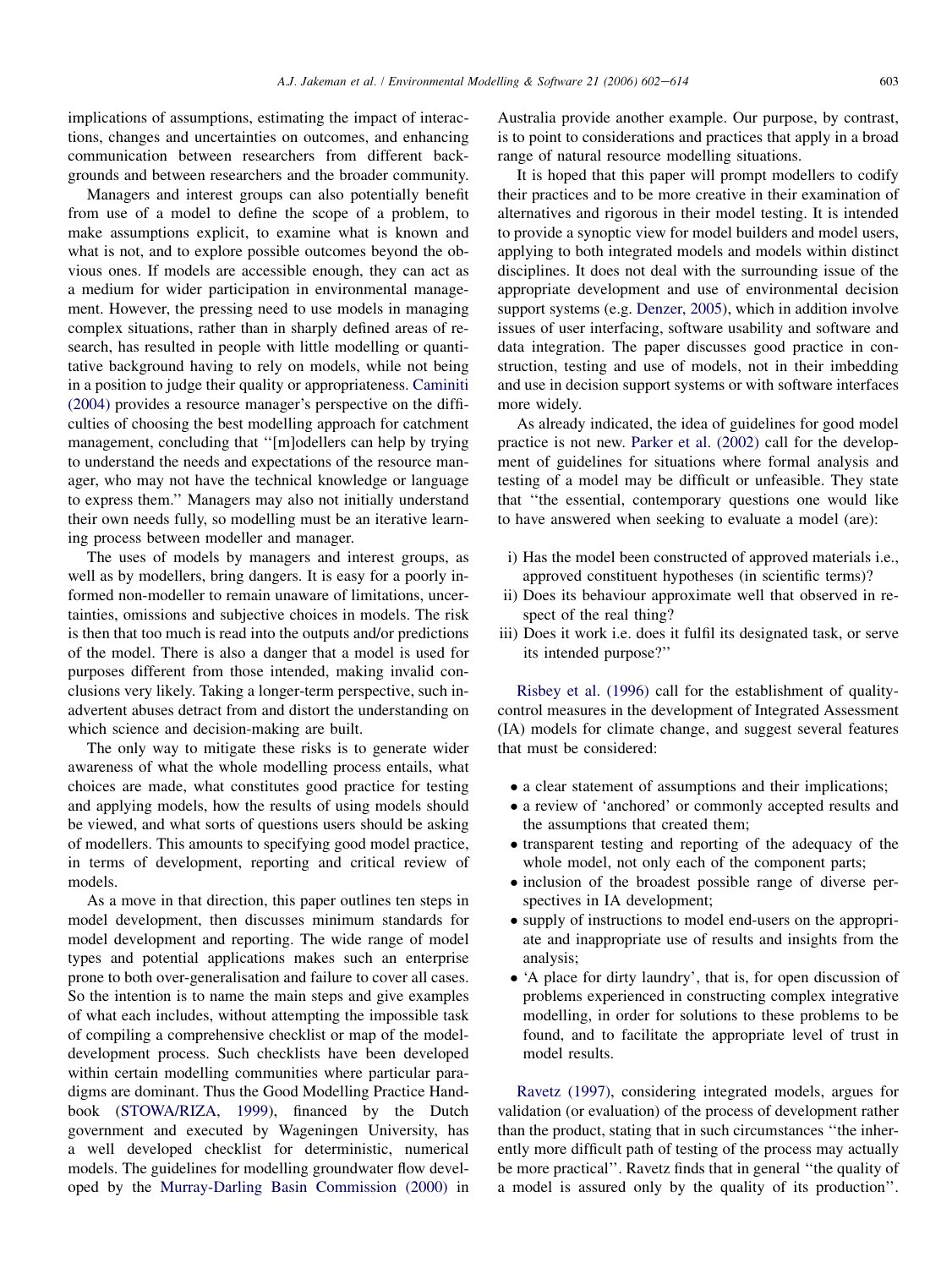However, he does not define the essential components or steps in model development that would make up such a quality-assurance process, nor does he discuss how far the quality of production can be assessed without assessing the quality of the product.

[Caminiti \(2004\)](#page-11-0) outlines a number of potential pitfalls in using models for management, and proposes steps that resource managers should take to avoid them.

[Refsgaard et al. \(2005\)](#page-12-0) address the issue of quality assurance (QA), defined as protocols and guidelines to support the proper application of models. They argue that ''Model credibility can be enhanced by a proper modeller-manager dialogue, rigorous validation tests against independent data, uncertainty assessments, and peer reviews of a model at various stages throughout its development.''

In promoting responsible and effective use of model information in policy processes, [Van der Sluijs et al. \(2005\)](#page-12-0) discuss four case-study experiences with the NUSAP system for uncertainty assessment. This system, due to [Funtowicz and](#page-11-0) [Ravetz \(1990\),](#page-11-0) offers analysis and diagnosis of uncertainty in the knowledge base of complex policy problems. [Van der](#page-12-0) [Sluijs et al. \(2005\)](#page-12-0) show that extending the scheme beyond mainstream technical methods of sensitivity and uncertainty analysis, by complementing it with qualitative approaches, further promotes reflection and collective learning. Thus they cover societal aspects such as differences in framing of the problem, inadequacy of institutional arrangements at the science-policy interface, and controversy.

These authors argue that good practice in the development of integrated models is made all the more necessary by the inherent difficulties in validating them. As implied in the opening paragraph, many disciplinary modelling studies lack elements of good model practice, such as a clear statement of modelling objectives, adequate setting out of model assumptions and their implications, and reporting of model results, including validation/evaluation. Cross-disciplinary models for influencing management should be tested against additional criteria such as fitness for purpose, flexibility to respond to changing management needs, and transparency so that stakeholders can see how the results were derived.

## 2. Improving the modelling process

## 2.1. Introduction

Broad areas where better modelling practice can improve models and their adoption are suggested below, before more detailed discussion of ten steps in model development.

Wider and more strategic application of good models, comparison of models and associated long-term data acquisition can assist not only in exploiting existing knowledge but also in accruing new knowledge. An example is the current Prediction in Ungauged Basins program of the International Association of Hydrological Sciences. It has several groups, one the Top-Down Working Group ([http://www.stars.net.au/tdwg/\)](http://www.stars.net.au/tdwg/). The groups are tackling questions of how to predict streamflow in ungauged catchments through systematic studies, typically

involving comparison of traditional and novel models and dataset benchmarking across a range of hydroclimatologies. The Top-Down Working Group expects to improve understanding of the drivers of catchment processes and how they relate to fluxes from river basins. Its success will depend on attention to the areas outlined below.

## 2.2. Proper definition of scope and objectives of the model

In making a case for modelling to help managers respond to a problem in natural resources, it is all too easy:

- to extend the scope beyond what is needed to answer the questions at hand;
- to promise more than can be delivered in the time available;
- to ignore or underestimate the difficulties and the limitations in data and techniques;
- to oversimplify or overelaborate;
- to push a particular approach not well suited to the job;
- to rely too much on existing, familiar but less-than-ideal models, and conversely;
- to overlook existing knowledge and previous experience;
- to take too little note of the need for consultation and cooperation;
- to commit to a time scale preventing unforeseen factors from being adequately dealt with, and, most crucially;
- to obfuscate the objectives, knowingly or inadvertently.

How often does one see objectives explicitly stated and iterated upon? Refinement of an objective can lead to a simpler task, as some factors are found to be unimportant, others critical, and the available information becomes clearer. Assessment of uncertainty plays a crucial role in such refinement; better a useful answer to a simple question than too uncertain an answer to a more ambitious question.

## 2.3. Stakeholder participation in model development

Stakeholders comprise all those with an interest. For natural resources, this is especially the managers and the various sectoral interests. Stakeholder participation is a key requirement of good model development, particularly when models are to address management questions. Aside from equity and justice, there are two main reasons for increased stakeholder participation in model development. The first is to improve the modeller's understanding, allowing a broader and more balanced view of the management issue to be incorporated in the model. The second is to improve adoption of results from the assessment, increasing the likelihood of better outcomes, as model development becomes an opportunity for stakeholders to learn about interactions in their system and likely consequences of their decisions. Both reasons work iteratively. That is, continued involvement is necessary because neither the modeller nor the manager usually has a clear and comprehensive idea at the outset of what the model must do.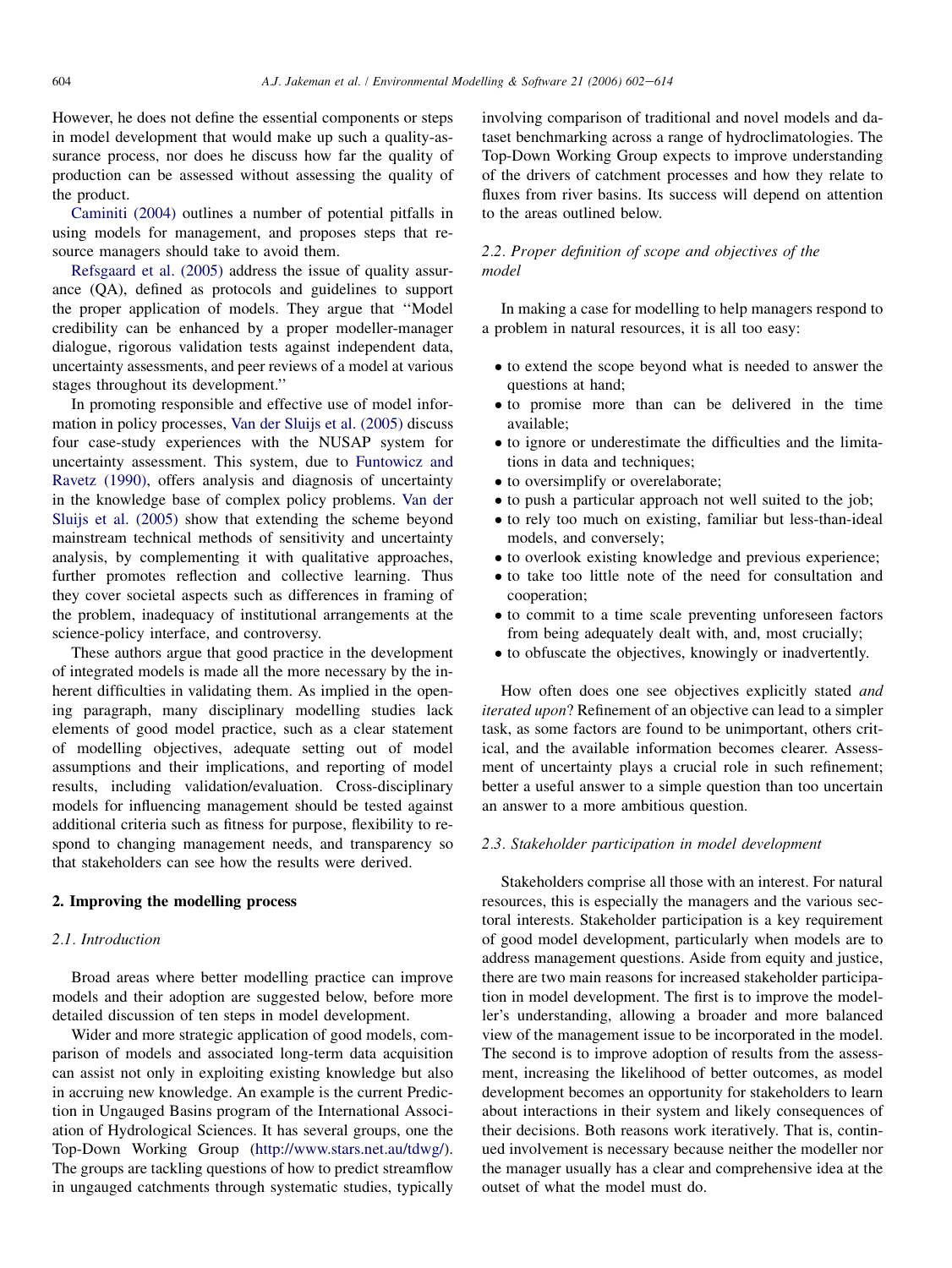Stakeholder participation in the past has often been limited to researchers wishing to exploit the results of the modelling exercise. A better approach, increasingly employed, is to involve all stakeholders throughout model development in a partnership, actively seeking their feedback on assumptions and issues and exploiting the model results through feedback and agreed adoption. This approach is expensive in effort, time and resources, but the aim of modelling is often to achieve management change, and the learning process for modellers, managers and other stakeholders inherent in this approach is essential to achieving change. Examples of such participation in model development can be found in [Fath and Beck \(2005\),](#page-11-0) [Hare et al. \(2003\)](#page-11-0) and [Letcher and Jakeman \(2003\).](#page-11-0) [Beck](#page-11-0) [\(2005\)](#page-11-0) "examines the implications of the ongoing shift  $$ from the technocracy of the past century to the democracy of stakeholder participation in the present century  $-$  for the more widespread use of information and technologies in managing water quality in urban environments.'' An excellent overview of participation as part of integrated assessment can be found in [Mostert \(in press\).](#page-11-0)

## 2.4. Conceptualising the system

Consideration and justification of options in defining the system warrant attention by modellers and their clients. What to include and what not to incorporate in a modelling activity should be addressed explicitly at the outset and iteratively revisited as far as resources allow. The system being modelled should be defined clearly, including its boundaries (e.g. physical, socioeconomic and institutional). Boundary conditions can then be modelled as constraints or as input scenarios, whose values can be perturbed in line with stipulated assumptions.

#### 2.5. Embracing alternative model families and structures

Comparisons between alterative model families and structures are sometimes advocated (as above), but seldom performed systematically against specified criteria or, indeed, at all in environmental modelling. Failure to carry out comparisons is understandable, given that most modellers have strong preferences for particular model structures and modeldevelopment approaches. Such preferences may be built on experience and constrained by resource limitations or lack of open-mindedness. In an ideal world, a modelling project would be let out to two or more groups to encourage rigorous comparison. In the real world, with limited resources, sponsors of modelling could have a strong influence by demanding comparisons, if they took the view that a limited but thorough exercise is preferable to a more ambitious but less well tested one.

A growing risk is that the wider community, decisionmakers and politicians are effectively disfranchised by inability to weigh up conclusions drawn from models. Inadequate reporting and absence of discussion of alternatives can result in unsystematic, specialised representation of accrued knowledge, not open to challenge. This becomes profoundly unsatisfactory when model-based conclusions are susceptible to gross error through lack of good practice. In some areas where there is a consensus on modelling issues but not solutions, a remedy may be to seek more collaborative and strategic science, funded to bring groups together internationally to execute comparative studies. The EU Research Frameworks have such aims among others and are beginning to take a wider perspective outside Europe, but there is a need for more flexible, rapidly responding, heterogeneous, informal yet longterm arrangements. Long-term, consistent collaboration is needed across a range of modelling communities, to generate systematic knowledge representation and testing, gradually developing a widely understood and accepted methodological platform on which to build and test models.

## 2.6. More comprehensive testing of models

Environmental models can seldom be fully analysed, if only because of the heterogeneity of their data and the range of factors influencing usefulness of their outputs. In the case of groundwater models, [Konikow and Bredehoeft \(1992\)](#page-11-0) argue from a philosophical and practical viewpoint that the strong term ''validation'' has no place in hydrology. They indicate that [Hawking \(1988\)](#page-11-0) has generalised this further to state that ''Any physical theory is always provisional, in the sense that it is only a hypothesis: you can never prove it.'' [Oreskes](#page-12-0) [et al. \(1994\)](#page-12-0) examine the philosophical basis of the terms ''verification'' and ''validation'' as applied to models. What typically passes for these terms is at best confirmation to some degree. The two terms imply a stark choice between acceptance and rejection. On the contrary we recognise that model performance may be assessed against many criteria, and that often no sharp acceptance threshold exists. We urge discussion of performance, recommending that a wide range of performance indicators be examined. The problem-dependent indicators selected may include:

- satisfactory reproduction of observed behaviour;
- high enough confidence in estimates of model variables and parameters, taking into account the sensitivity of the outputs to all the parameters jointly, as well as the parameter uncertainties;
- plausibility of the model properties, e.g. values which conform with experience for biophysical and socioeconomic parameters and means or extremes of associated variables;
- absence of correlation between model residuals (output errors) and observed inputs, since correlation indicates unmodelled input-output behaviour;
- time- and space-invariance of parameter estimates, since variation may indicate poorly or incompletely specified parameters (unmodelled behaviour again);
- satisfactory properties of the residuals, such as absence of significant structure over time and space, e.g. constant mean and variance;
- consistency of the model in cross-validation against different sections of the input-output records [\(Janssen et al.,](#page-11-0)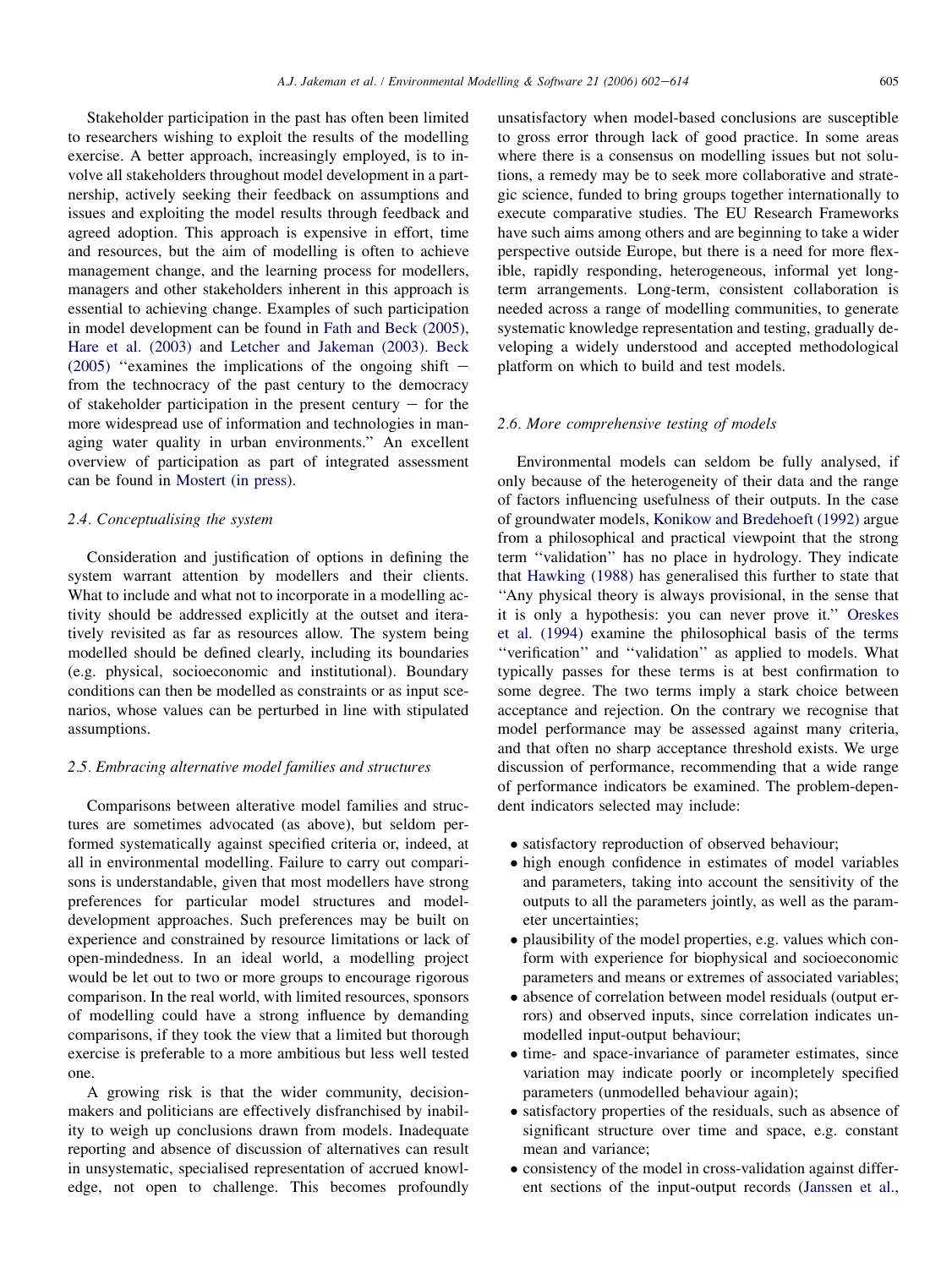[1988\)](#page-11-0) and perhaps also against perturbations of the data typical of their errors;

• along with these technical aspects, a range of model characteristics important to managers and stakeholders, including transparency and flexibility.

One could take this a step further by not only performing and reporting on model checks, but also asking for independent model auditing to provide safeguards to end-users.

## 2.7. Detection and reduction of overfitting

Model structures with too many parameters are still endemic. Models with too many degrees of freedom incur serious risks. Among them are: fitting to inconsistent or irrelevant ''noise'' components of records; severely diminished predictive power; ill defined, near-redundant parameter combinations; and obscuring of significant behaviour by the spurious variation allowed by too much freedom. Even so, model testing for redundancies and possible model reduction are seldom reported. Data paucity should limit the model complexity. For example, in modelling of flow and transport for prediction, spatial data on landscape attributes may be useful to structure and discretise a model in fine detail, but detail is unwarranted if the flux measurements available for model calibration cannot support it [\(Jakeman and Hornberger, 1993\)](#page-11-0). A related sin is the use of a favourite model even when it is over-parameterized for the data available. Indeed there are instances in the literature of simple models with well identified parameters working better than complex models where less formal attention is paid to the parameters. One is [Marsili-Libelli](#page-11-0) [and Checchi \(2005\)](#page-11-0). They observe that ''The current trend in horizontal subsurface constructed wetlands (HSSCW) modelling advocates structures of increasing complexity, which however have produced a limited improvement in the understanding of their internal functioning or in the reliable estimation of their parameters.'' Their proposed use of simple model structures in combination with robust identification algorithms deserves attention in a wider domain than HSSCW modelling.

## 3. Ten steps

Whatever the type of modelling problem, certain common steps must be considered if the goals are credible results and knowledge acquisition, for the immediate purpose of the exercise and for the wider community and the longer term. Major steps have been elucidated, for example, by [Jorgensen and](#page-11-0) [Bendoricchio \(2001\)](#page-11-0) for ecological modelling, [Seppelt](#page-12-0) [\(2003\)](#page-12-0) for landscape ecology, [Grafton et al. \(2004\)](#page-11-0) for economic-environmental systems and [Wainwright and Mulligan](#page-12-0) [\(2004\)](#page-12-0) for environmental modelling. [Young \(1993\)](#page-12-0) summarizes a detailed set of steps for a ''typical statistical environmental modelling procedure'' and comments that it is an interpretation of the scientific method from the Popper viewpoint. The guidance offered by these authors partly complements and partly overlaps ours. We are trying to be more generic and to suggest guidelines for a wide range of model types. It would be futile to try to categorise families of models comprehensively, but the list below serves to illustrate the breadth of choice. In the main we also avoid reference to real-life examples. Model families and their features include:

- empirical, data-based, statistical models, with structures chosen primarily for their versatility and assuming little in advance, e.g. data-mined clusters, parametric or non-parametric time series models, regressions and their generalisations such as autoregressive moving-average exogenous models, power laws, neural nets;
- stochastic, general-form but highly structured models which can incorporate prior knowledge, e.g. state-space models and hidden Markov models;
- specific theory-based or process-based models (often termed deterministic), as often used in environmental physics and economics, e.g. specific types of partial or ordinary differential or difference equations;
- conceptual models based on assumed structural similarities to the system, e.g. Bayesian (decision) networks, compartmental models, cellular automata;
- agent-based models allowing locally structured emergent behaviour, as distinct from models representing regular behaviour that is averaged or summed over large parts of the system;
- rule-based models, e.g. expert systems, decision trees;
- a spectrum of models which represent dynamics (timespread responses to the inputs at any given instant) in differing degrees of detail. This spectrum spans instantaneous (static, non-dynamical), discrete-event and discrete-state models (e.g. Petri nets, Markov transition matrices), lumped dynamical (finite-state-dimensional, ordinary differential equation), distributed (partial differntial equation) and delay-differential infinite-state-dimensional models;
- a corresponding spectrum of spatial treatments, comprising non-spatial, 'region-based' or 'polygon-based' spatial, and more finely (in principle continuously) spatially distributed models (e.g. finite-element/grid-based discretisations of partial differential equations).

Many authors also find it useful to distinguish between white box (theory-based), black box (empirical) and grey box (theory-influenced empirical) models (e.g. [Seppelt,](#page-12-0) [2003\)](#page-12-0). The steps we shall delineate are appropriate whether the exercise employs traditional models, e.g. the dynamicalstatistical families of models considered by [Ljung \(1999\),](#page-11-0) Norton (1986), Söderström and Stoica (1989), and [Young](#page-12-0) [\(1984\)](#page-12-0); the empirical, deterministic or conceptual families covered by [Jakeman et al. \(1993\)](#page-11-0); more recent artificial-intelligence or ''knowledge-based'' model types (e.g. [Davis, 1995;](#page-11-0) [Forsyth, 1984; Kidd, 1987; Schmoldt and Rauscher, 1996](#page-11-0)); or a mixture. Most of the essential features of development practice outlined in this section are shared by all these types of model. In addition we broaden the context to include the specification of objectives, choice of approach for finding model structures, involvement of interest groups, and choice of parameter estimation methods and algorithms. Although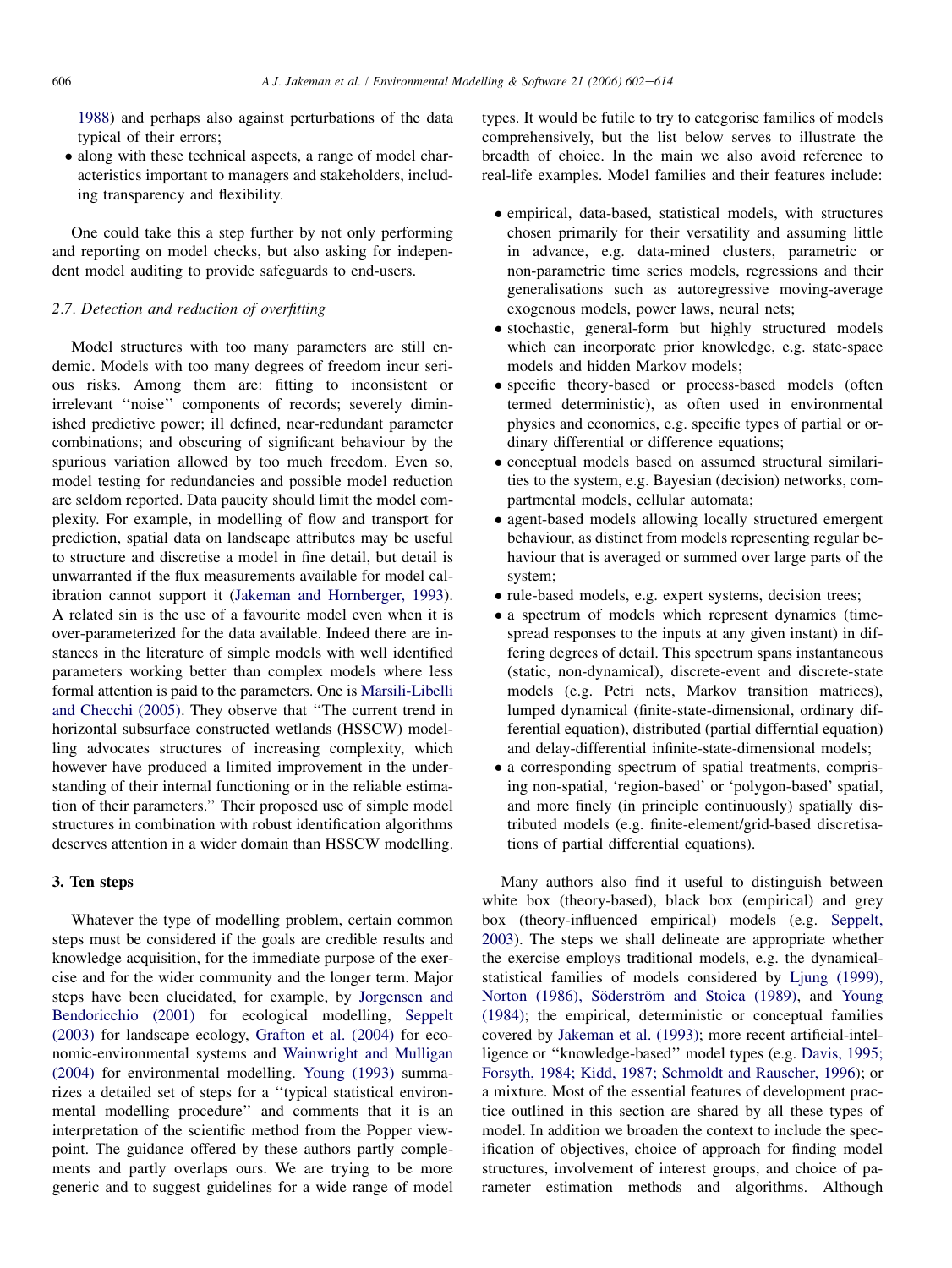examples will be given, the focus throughout is mainly on what questions must be addressed, not what alternatives exist.

The steps sketched in Fig. 1 and listed below are largely iterative, involving trial and error. If there is pressure to use an already developed model for all or part of the exercise, attention to all steps remains warranted. That is, the steps proposed are not just of relevance for developing a new model. Depending on the purpose, some steps may involve end-users as well as modellers. The steps are not always clearly separable. For instance, it is a matter of taste where the line is drawn between model-structure selection and parameter estimation, as model structures are partly defined by structural parameters.

## 3.1. Definition of the purposes for modelling

It is a truism that the reasons for modelling should have a large influence on the selecting of a model family or families (see Section 2.5) to represent the system, and on the nature and level of diagnostic checking and model evaluation. However, it is not necessarily easy to be clear about what the purposes are. Different stakeholders will have different degrees of interest in the possible purposes of a single model. For example, a resource manager is likely to be most concerned with prediction, while a model developer or scientific user may place higher stress on the ability of the model to show what processes dominate behaviour of the system. That said, better understanding is valuable for all parties as part of defining the problem and possible solutions, and as a means of assessing how much trust

to place in the model. It is important to recognize that some purposes, particularly increased understanding of the system and data, may be realised well even if the final model is poor in many respects. An inaccurate model may still throw light on how an environmental system works.

Purposes include:

- gaining a better qualitative understanding of the system (by means including social learning by interest groups);
- knowledge elicitation and review:
- data assessment, discovering coverage, limitations, inconsistencies and gaps;
- concise summarising of data: data reduction;
- providing a focus for discussion of a problem;
- hypothesis generation and testing;
- prediction, both extrapolation from the past and ''what if'' exploration;
- control-system design: monitoring, diagnosis, decisionmaking and action-taking (in an environmental context, adaptive management);
- short-term forecasting (worth distinguishing from longerterm prediction, as it usually has a much narrower focus);
- interpolation: estimating variables which cannot be measured directly (state estimation), filling gaps in data;
- providing guidance for management and decision-making.

These motives are not mutually exclusive, of course, but the modeller has to establish the purposes and priorities within the



Fig. 1. Iterative relationship between model building steps.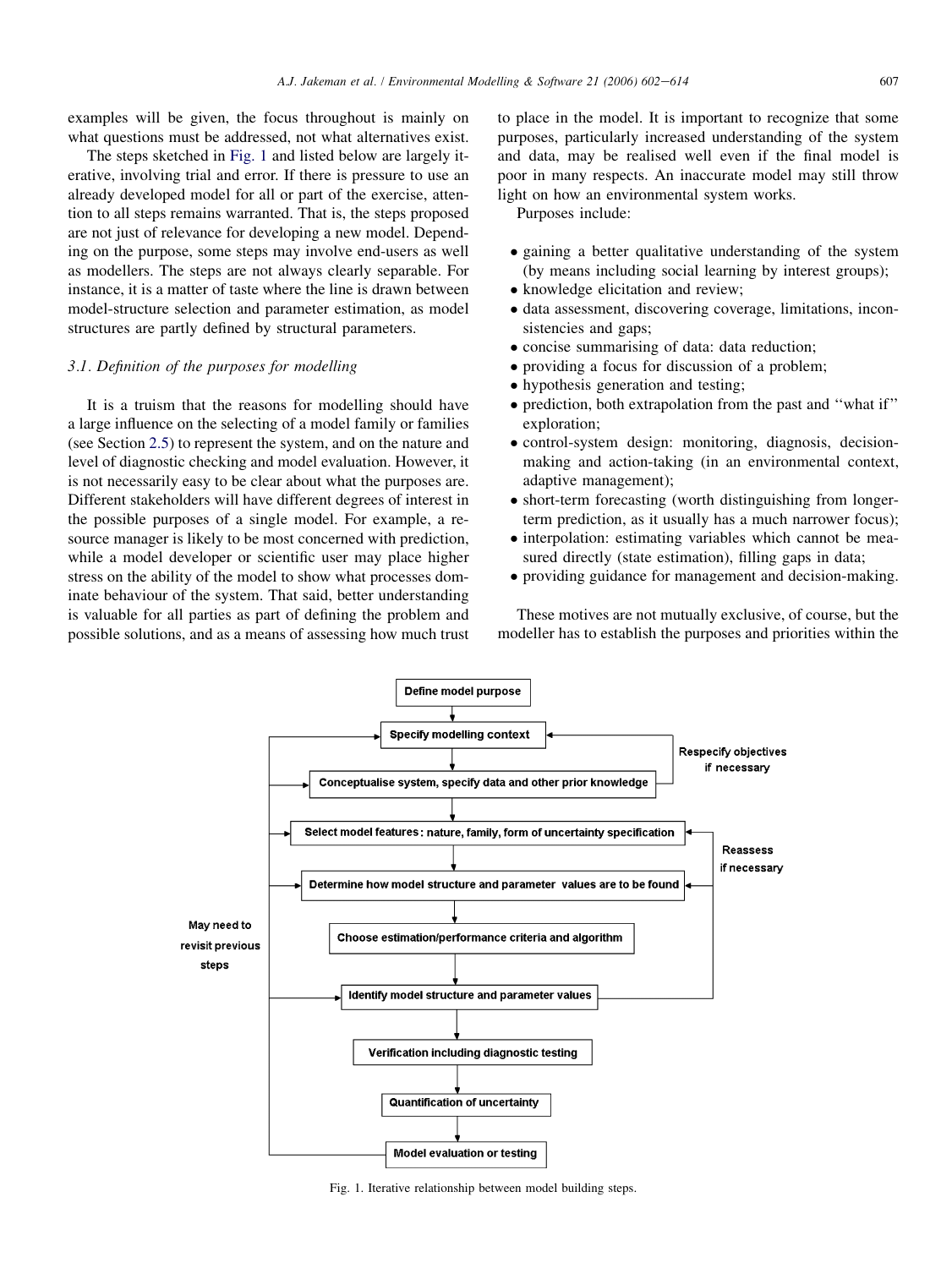list, because of their influence on the choices to be made at later stages. For example, economy in the degrees of freedom of a prediction model (''parsimony'') is important if the model is to register the consistent behaviour observed in the data but not the ephemeral, inconsistent ''noise.'' Experience confirms that it is often counterproductive to include much detail in a prediction model for a restricted purpose ([Jakeman and](#page-11-0) [Hornberger, 1993](#page-11-0)). Conversely, a model designed to increase insight into the processes which determine the system's overall behaviour has to be complex enough to mimic those processes, even if only very approximately. A model intended for knowledge elicitation or hypothesis generation may have a provisional structure too elaborate to be validated by the data, but may be simplified when the knowledge or hypotheses have been tested. [Reichert and Omlin \(1997\)](#page-12-0) point out possible difficulties in prediction using a parsimonious model with too little flexibility to accommodate changes in perception of which processes are significant. They discuss how to identify and employ non-parsimonious models for prediction. For the modelling of wastewater treatment plants, [Gernaey et al. \(2004\)](#page-11-0) give some excellent examples of how model purpose influences model selection, data selection and model calibration.

It is worth stressing that improvement of understanding of the system is almost always a purpose of modelling, even when the users say otherwise. The quality of management decisions rests ultimately on how well the system is understood, not merely on the quality of model predictions: insight must, on average, improve decisions. Moreover, increased understanding is often the useful outcome of a modelling exercise which is, by its stated criteria, a failure.

# 3.2. Specification of the modelling context: scope and resources

This second step identifies:

- the specific questions and issues that the model is to address;
- the interest groups, including the clients or end-users of the model;
- the outputs required;
- the forcing variables (drivers);
- the accuracy expected or hoped for;
- temporal and spatial scope, scale and resolution (but see also Section 3.3);
- $\bullet$  the time frame to complete the model as fixed, for example, by when it must be ready to help a decision;
- $\bullet$  the effort and resources available for modelling and operating the model, and;
- flexibility; for example, can the model be quickly reconfigured to explore a new scenario proposed by a management group?

A crucial step here is to decide the extent of the model, i.e. where the boundary of the modelled system is. Everything outside and not crossing the boundary is ignored. Everything crossing the boundary is treated as external forcing (known or unknown) or as outputs (observed or not). The choice of a boundary is closely tied in with the choice of how far to aggregate the behaviour inside it. Classical thermodynamics gives an object lesson in the benefits of choosing the boundary and degree of aggregation well, so as to discover simple relations between a small number of aggregated variables (e.g. energy) crossing the boundary, without having to describe processes inside the boundary in detail. In environmental management, deciding on the boundary and degree of aggregation is a critical but very difficult step. It can usually only be learnt through trial and error, since managers and stakeholders usually do not initially know the boundaries of what should be modelled.

Flexibility can be a major practical issue in matching the scope of the model to resources. For example, the time taken to introduce a new management practice proposed by an interest group might be an issue, given that, for instance, data/GIS layers need to be redrawn. A further concern is the resources to operate the model. In this example, can it be operated by people without GIS training and equipment? More generally, what specialist knowledge does a user need in order to modify a model parameter?

# 3.3. Conceptualisation of the system, specification of data and other prior knowledge

Conceptualisation refers to basic premises about the working of the system being modelled. It might employ aids to thinking such as an influence diagram, linguistic model, block diagram or bond graph [\(Gawthrop and Smith, 1996; Well](#page-11-0)[stead, 1979](#page-11-0)), showing how model drivers are linked to internal (state) variables and outputs (observed responses). Initially the conceptualisation may be rudimentary, with details postponed until the results of knowledge elicitation and data analysis can be exploited. A tentative initial conceptualisation and a visualisation such as a block diagram may be a great help in showing what else must be found out about the system.

The conceptualisation step is important even if a model is not designed from scratch because time and money (as well as the clients' beliefs) restrict one to using a 'canned' model. Conceptualisation exposes the weaknesses of the canned approach and perhaps ways to mitigate them.

This third step defines the data, prior knowledge and assumptions about processes. The procedure is mainly qualitative to start with, asking what is known of the processes, what records, instrumentation and monitoring are available, and how far they are compatible with the physical and temporal scope dictated by the purposes and objectives. However, it becomes quantitative as soon as we have to decide what to include and what can be simplified or neglected. What variables are to be included, in how much detail? Once the outputs are selected, a rough assessment is needed of which drivers they are sensitive to and what internal processes influence the relations between the drivers and outputs; this will usually be partly a quantitative assessment.

The degree of aggregation and the spatio-temporal resolution (intervals and accuracy) of the outputs also have to be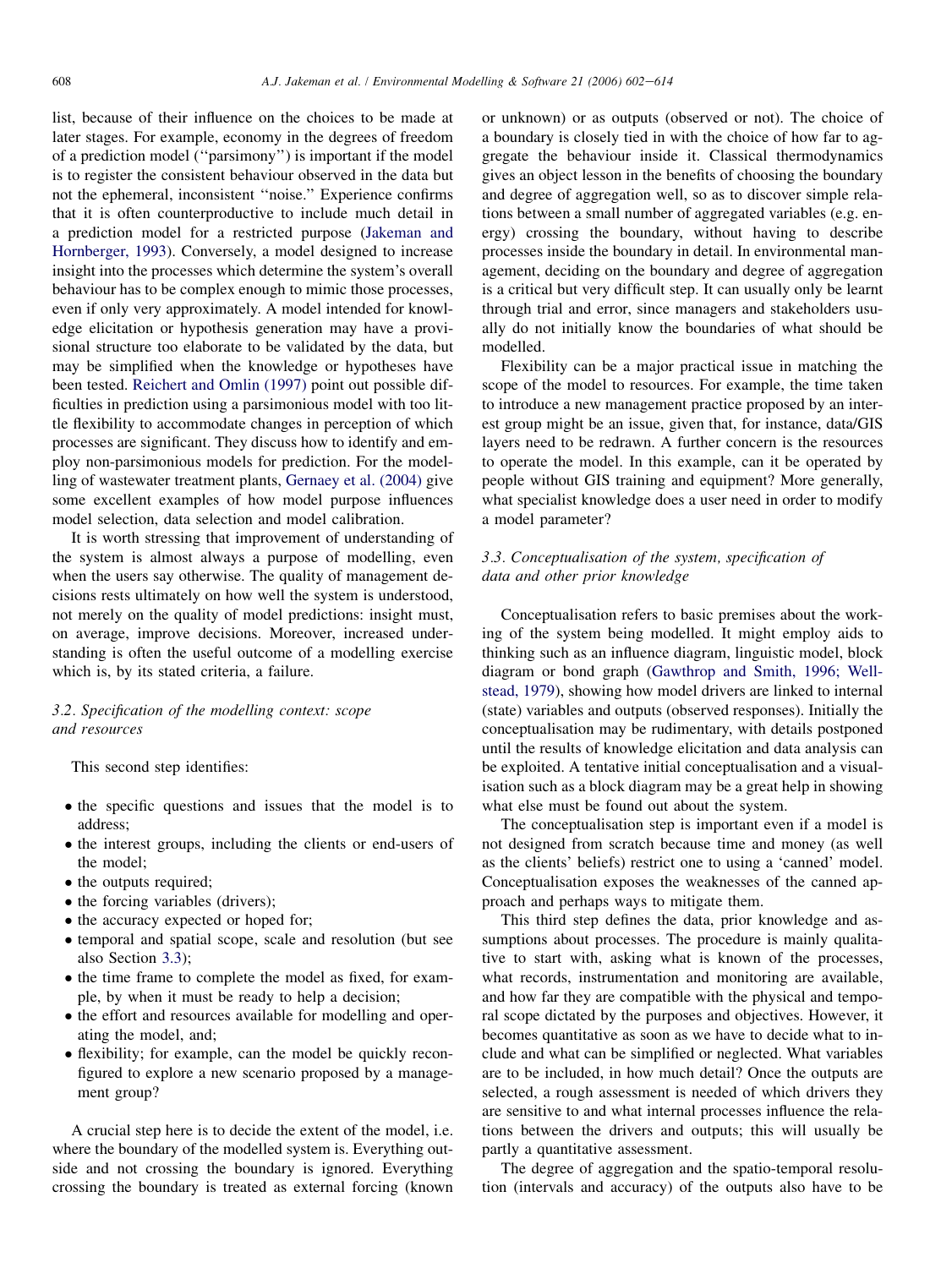chosen but, as for all these decisions, the choices may have to be revised as experience grows. The time-step and the bounds of what is to be modelled may have to be modified part way through an application, perhaps more than once. This is not trivial. Few models are flexible enough to respond to these evolving needs, which are commonly passed off by modellers as due to the client ''not thinking their problem through properly at the beginning.''

The first part of this step is just to state what degree of detail is needed in the outputs. However, the next step is to follow up the implications: the internal resolution of the model must be sufficient to produce outputs at the required resolution, and the time and spatial intervals throughout the model must be compatible with the range of rates of change of the variables. The only way to ensure that these requirements are met is by a careful quantitative assessment. Such assessment takes considerable effort and insight into the processes operating in the system, so it is often given too little attention. Too often sampling intervals in time and space are chosen by guesswork or simply because data are available at those intervals. Ill-chosen intervals can destroy the validity of the model, but once recognized can be amended as part of the learning process.

"Prior knowledge" can be genuinely known in advance, found from experiments or analyses performed as part of model development, or assumed, with reservations, on the basis of experience. It includes observational data and their properties (including error characteristics), structural information (e.g. coupling or independence, additivity of effects or interaction, existence of feedbacks), the nature of processes (e.g. stationarity, correlations, directionality of flows, conservation laws, switching between modes), the extent and nature of spatiotemporal forcing, and parameter values and their uncertainties. Quantitative information on uncertain parameters and errors may consist of point estimates and variances or covariances, bounds (ranges) or, if you are lucky, probability distributions.

For some environmental systems one has the luxury of optimal experimental design where inputs (such as to a bioreactor) can be manipulated to enhance the identifiability of a model (e.g. [Versyck et al., 1998; Walter and Pronzato,](#page-12-0) [1997](#page-12-0)). For most systems, however, we must at any given time accept the data that are available. On the other hand, modellers can play a more proactive role in designing future data collection exercises. Monitoring efforts in the global change community are amongst the most striking.

## 3.4. Selection of model features and families

Any modelling approach requires selection of model features, which must conform with the system and data specification arrived at above. Major features such as the types of variables covered and the nature of their treatment (e.g. white/black/grey box, lumped/distributed, linear/non-linear, stochastic/deterministic) place the model in a particular family or families. Model structure specifies the links between system components and processes. Structural features include the functional form of interactions, data structures or measures

used to specify links, spatial and temporal scales of processes and their interactions, and bin sizes for AI techniques such as data-mining. Features help to sharpen the conceptualisation and determine what model synthesis and calibration techniques are available. In simpler models, a common set of features will apply throughout, but a more complex integrated model may well be a hybrid, with the feature set varying from one part to another. For example, a deterministic or statistical climate-prediction model might interface with a nonstatistical but empirical rainfall-runoff model, then with an irrigation model consisting of predetermined rules.

Families and features often overlap, and in some cases families can even be transformed into each other. For instance linear, constant-coefficient, ordinary differential equations can be transformed into, or from, Laplace or Fourier transfer functions. The choice depends on the purpose, objectives, prior knowledge and convenience.

For prediction and/or management, a key question is what the subjects of predictive or management interest are. For example is a qualitative idea of behaviour (e.g. direction of change) required, or a rough indication of the extent of a response, an extreme value, a trend, a long-term mean, a probability distribution, a spatial pattern, a time series, the frequency or location of an event? These questions aren't asked thoroughly enough at the beginning of model projects. That said, the initial answers can easily change as the project develops, especially when managers are involved, emphasizing again the need for iteration.

The selection of model family should also depend on the level (quantity and quality) of prior information specified in step 3.3. It must take account of what can be determined and how far, i.e. to which accessible and inaccessible variables the model outputs are sensitive, what aspects of their behaviour must be considered, and the associated spatial dimensions and sampling intervals in space and time.

At this stage a first judgement has to be made of how prominent uncertainty is likely to be. It will help to set reasonable expectations of capability (e.g. predictive power), and to decide whether and how randomness should be included in the model formulation. It may include an estimate of how far past observed behaviour can be extrapolated into the future or into changed circumstances.

Selection of model features and families should be flexible, prepared for revision according to evaluation of the reasonableness of initial guesses. However, in practice it is usually difficult to change fundamental features of a model beyond quite an early stage, for understandable but regrettable human reasons like unwillingness to admit a poor choice or abandon something into which much effort has already gone. A preference for a particular model, due to familiarity, established acceptance by the technical community or availability of tools for it, often impedes change.

The difficulty is exacerbated by uncertainty and changes of mind about the factors which define model features and family (part of the learning process). The problem is that expenditure and commitment to models based on the initial judgements are usually too powerful to allow any significant changes to be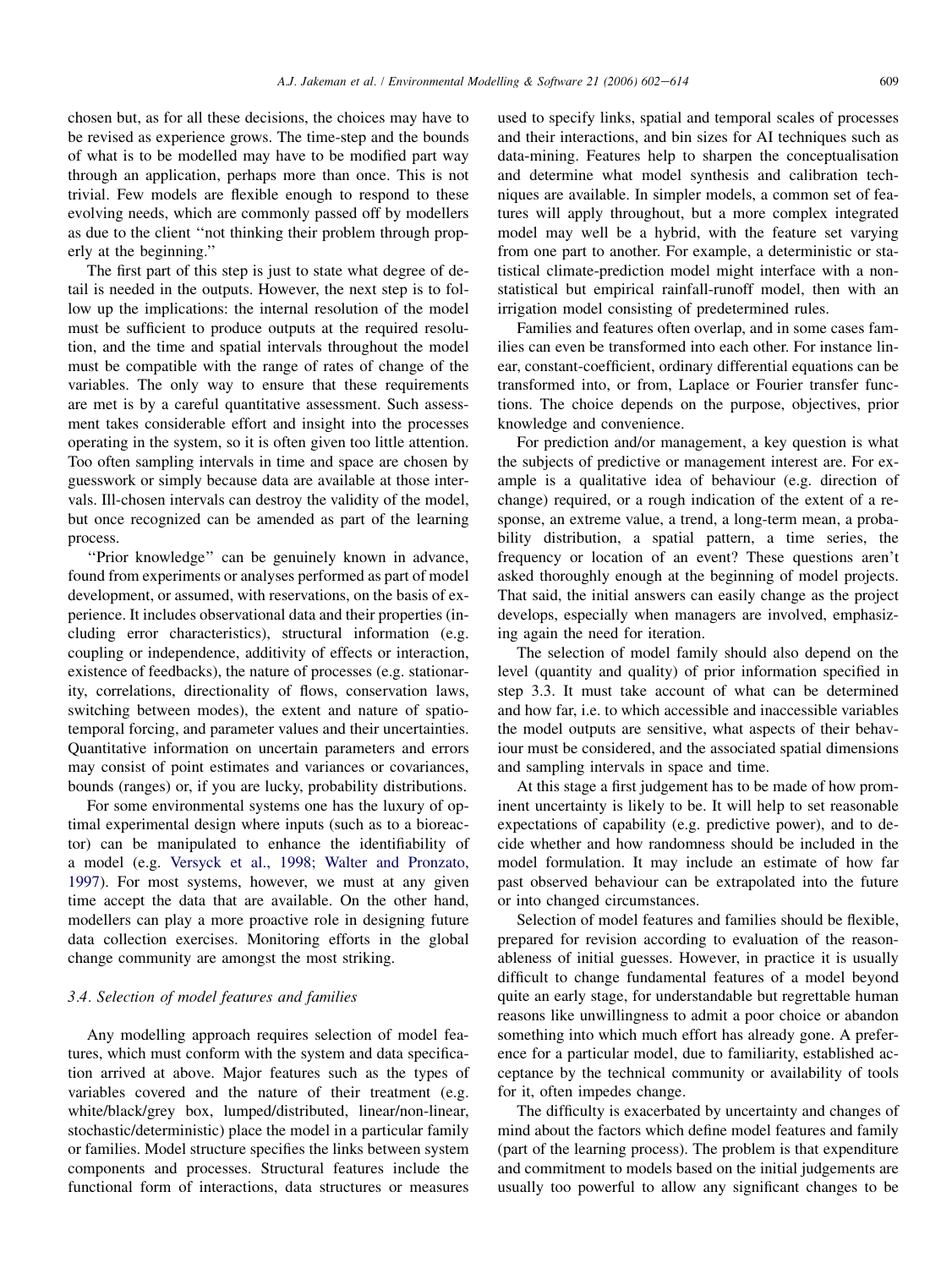made. The result may well be an inappropriate model. An initial exploration with a crude, cheap, disposable model would often be a better start, so long as there is enough time and flexibility of mind to allow later choices.

Model structure covers the degree of detail permitted. It may include the choice of spatial units (e.g. hydrological response units or grid cells) and corresponding variables (e.g. points where flows and precipitation are represented), the order of a differential equation representing a process, and whether or not non-linearity or time variation is included in a relation. Selection of model structure and parameter estimation jointly make up model calibration, discussed in Section 3.7. Before calibration, the methods for finding the structure and parameter values have to be selected.

# 3.5. Choice of how model structure and parameter values are to be found

In finding the structure, prior science-based theoretical knowledge might be enough to suggest the form of the relations between the variables in the model. This is often implicitly assumed to be so, even in complicated environmental systems where it is not. Shortage of records from a system may prevent empirical modelling from scratch and force reliance on scientific knowledge of the underlying processes. Choice of structure is made easier by such knowledge, and it is reassuring to feel that the model incorporates what is known scientifically about the parts of the system. However, empirical studies frequently find that a much simpler structure is adequate for a specified purpose. In some instances the structure may be found by trial and error among a modest number of possibilities, on the basis of credibility of model behaviour. Structural parameters, such as dynamical order or number and location of spatial subdivisions, may sometimes be treatable as extra parameters to be estimated along with the others. Parsimony (Ockham's razor) is an overriding principle: avoid more complication than is necessary to fulfil the objectives.

The next choice is of how to estimate the parameter values and supply non-parametric variables and/or data (e.g. distributed boundary conditions). The parameters may be calibrated all together by optimising the fit of the model outputs to observed outputs, or piecemeal by direct measurement or inference from secondary data, or both. Coarse parameter values indicating presence or absence of a factor or the rough timing of a seasonal event, for instance, might be found by eliciting expert opinion.

The choices of how to put the model together must take account not only of what data can be obtained, but also of its informativeness. Substantial quantitative data may be needed to identify parameter values even in a model with a very simple structure. [Jakeman and Hornberger \(1993\)](#page-11-0) show how few parameters can be identified sharply from daily streamflow data. Substantial trial and error may be required to discover how much can be adequately modelled from a given data set.

In order to ensure uniqueness of parameter estimates, structural identifiability analysis has been undertaken quite actively in a few environmental system types, including activated sludge biochemical systems [\(Petersen et al., 2003; Checchi](#page-12-0) [and Marsili-Libelli, 2005](#page-12-0)). Structural identifiability ([Bellman](#page-11-0) and Åstrom, 1970) concerns what parameters can be identified, in principle, without ambiguity in the absence of measurement errors or deficiencies in model structure.

# 3.6. Choice of estimation performance criteria and technique

The parameter estimation criteria (hardly ever a single criterion) reflect the desired properties of the estimates. For example we might seek robustness to outliers (bad data), unbiasedness and statistical efficiency, along with acceptable prediction performance on the data set used for calibration. A great deal of effort in recent decades has gone into developing parameterestimation algorithms with good theoretical properties ([Norton,](#page-12-0) 1986; Söderström and Stoica, 1989; Ljung, 1999). Some of them make quite restrictive assumptions, not always realistic and verifiable, about the properties of the system and the imperfections in the data. Two texts that consider pertinent non-linear theory, at least from a regression analysis perspective, are [Bates](#page-11-0) [and Watts \(1988\)](#page-11-0) and [Seber and Wild \(1989\)](#page-12-0).

In selecting an estimation algorithm, rounding errors and ill-conditioning may be a worry, especially when there is a risk that more parameters are being estimated than justified by the data. A further risk is numerical instability, which can arise through injudicious implementation of an algorithm that is stable and well-conditioned in another, exactly algebraically equivalent, implementation. An instance occurs among optimal smoothing algorithms to estimate time-varying parameters [\(Norton, 1975](#page-12-0)).

Well executed general-purpose parameter estimation (identification) packages and more specialised packages for hydrological and other uses have now been available for many years (e.g. Ljung, <http://www.mathworks.com/products/sysid>; [http://](http://www.mathworks.com/products/neuralnet) [www.mathworks.com/products/neuralnet\)](http://www.mathworks.com/products/neuralnet). They may not be able to handle complex, integrated models with specialised structures. If, as a result, parameter-estimation software has to be written, careful testing of the model against criteria not used in the estimation is essential for at least three reasons. First, parameter-estimation algorithms are often predictorcorrectors, capable of giving plausible results in the presence of coding errors. Second, parameter estimation for complex models usually involves non-convex numerical optimisation, with a risk that the global optimum is not found. Third, a model, especially one that is put together from several submodels, may well have more parameters than necessary to prescribe its overall behaviour (over-parameterisation), and may thus not be capable of yielding well-defined estimates of all parameters. Over-parameterisation can lead to misinterpretation, numerical ill-conditioning, excessive ability to fit the "noise" (inconsistent behaviour) in records and poor prediction performance.

In summary, the parameter estimation technique should be:

 computationally as simple as possible to minimise the chance of coding error;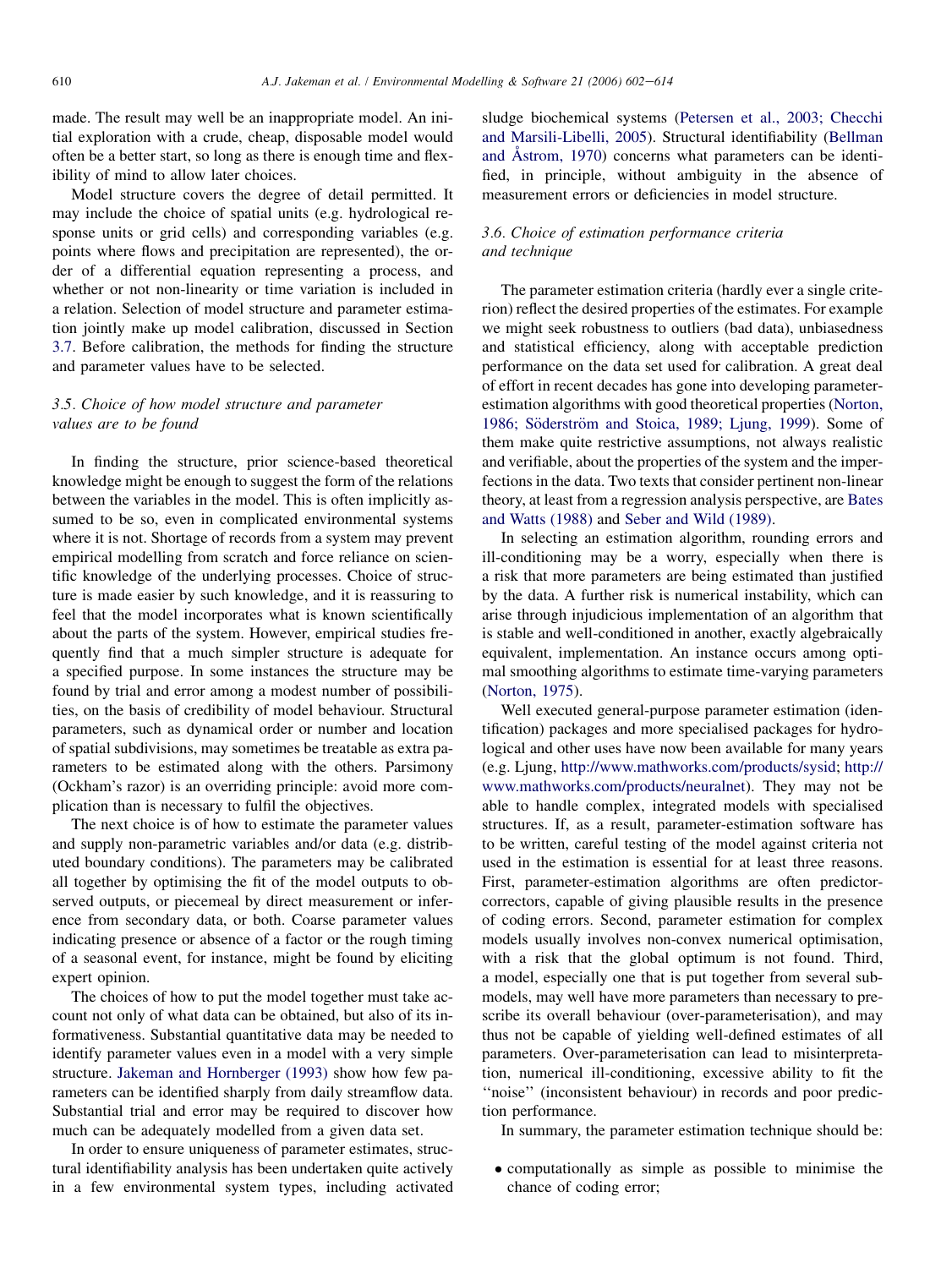- robust in the face of outliers and deviations from assumptions (e.g. about noise distribution);
- as close to statistically efficient as feasible (as reflected by the amount of data required for the estimates to converge);
- numerically well-conditioned and reliable in finding the optimum;
- able to quantify uncertainty in the results (not at all easy, as the underlying theory is likely to be dubious when the uncertainty is large); and
- accompanied by a test for over-parameterisation.

In an integrated model, a second area of choice for parameter estimation at this stage is of the sections into which the model is disaggregated. Disciplinary boundaries often define sections, for example hydrological, policy, economic and ecological components. Spatial sectioning, e.g. of a stream network, is also natural. Sectioning into time segments is much less common, even though many environmental phenomena have time-varying characteristics which should influence model applications such as prediction.

The last decade or so has seen a strong trend towards models explicitly divided into simpler sections for parameter estimation, an example being piecewise linear models. Simpler sections make for greater flexibility and easier testing, but pose a larger risk of producing a model more elaborate than necessary, e.g. having internal variables with little influence on external behaviour or higher resolution than needed to provide the required output resolution.

Practical convenience often dictates piecemeal identification of model components, and pre-existing models are often available for parts of the system (e.g. rainfall-runoff, flood, groundwater and/or water quality models for hydrological sections), but it is wise to test the overall model to see whether simplification is possible for the purposes in mind. Sensitivity assessment ([Saltelli et al., 2000\)](#page-12-0) plays a large rôle here.

## 3.7. Identification of model structure and parameters

Section 3.5 discussed choice of methods for finding model structure and parameters, and Section 3.6 the criteria and techniques. The present step addresses the iterative process of finding a suitable model structure and parameter values. This step ideally involves hypothesis testing of alternative model structures. The complexity of interactions proposed for the model may be increased or reduced, according to the results of model testing (steps  $3.8-3.10$ ). In many cases this process just consists of seeing whether particular parameters can be dropped or have to be added.

Formal statistical techniques for differentiating among different model structures are well developed. They provide criteria which trade the number of parameters against the improvement in model fit to observations [\(Veres, 1991\)](#page-12-0). Because of their reliance on statistical assumptions, statistical model-structure tests are best treated as guides, checking the results of the structure recommended on other grounds such as prediction performance on other data sets, credibility of parameter estimates and consistency with prior knowledge (see Sections 3.8 and 3.10).

The underlying aim is to balance sensitivity to system variables against complexity of representation. The question is whether some system descriptors, for instance dimensionality and processes, can be aggregated to make the representation more efficient, worrying only about what dominates the response of the system at the scales of concern. Again it is important to avoid over-flexibility, since unrealistic behaviour, ill-conditioning and poor identifiability (impossibility of finding unique, or well enough defined, parameter estimates) are severe risks from allowing more degrees of freedom than justified by the data.

# 3.8. Conditional verification including diagnostic checking

Once identified, the model must be 'conditionally' verified and tested to ensure it is sufficiently robust, i.e. insensitive to possible but practically insignificant changes in the data and to possible deviations of the data and system from the idealising assumptions made (e.g. of Gaussian distribution of measurement errors, or of linearity of a relation within the model). It is also necessary to verify that the interactions and outcomes of the model are feasible and defensible, given the objectives and the prior knowledge. Of course, this eighth step should involve as wide a range of quantitative and qualitative criteria as circumstances allow.

Quantitative verification is traditionally attempted, but rarely against a wide range of criteria. Criteria may include goodness of fit (comparison of means and variances of observed versus modelled outputs), tests on residuals or errors (for heteroscedasticity, cross-correlation with model variables, autocorrelation, isolated anomalously large values) and, particularly for relatively simple empirical models, the speed and certainty with which the parameter estimates converge as more input-output observations are processed.

Qualitative verification preferably involves knowledgeable data suppliers or model users who are not modellers. Where the model does not act feasibly or credibly, the assumptions, including structure and data assumptions, must be re-evaluated. Indeed, this stage of model development may involve reassessment of the choices made at any previous stage. Checking of a model for feasibility and credibility is given little prominence in the literature because it is largely informal and case-specific, but it is plainly essential for confidence in the model's outputs. Again this is a very important step, not only to check the model's believability, but to build the client's confidence in the model. It assumes sufficient time for this checking and enough flexibility of model structure to allow modifications. Often these assumptions are not met.

#### 3.9. Quantification of uncertainty

Uncertainty must be considered in developing any model, but is particularly important, and usually difficult to deal with, in large, integrated models. [Beven \(2000\)](#page-11-0) expresses the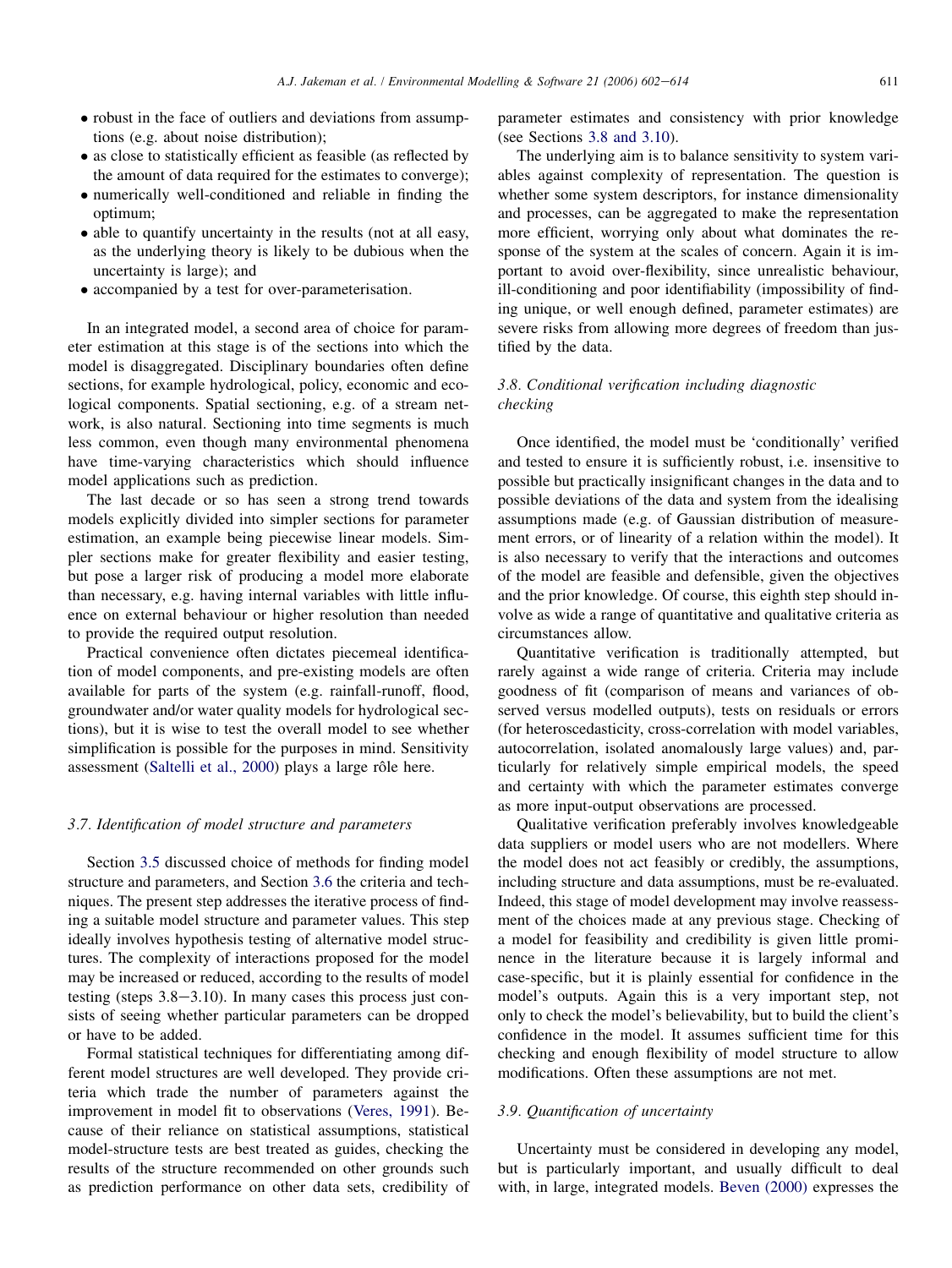concept of model equifinality, recognising that there often is a wide range of models capable of yielding similar predictions. Uncertainty in models [\(Walker et al., 2003\)](#page-12-0) stems from incomplete system understanding (which processes to include, which processes interact); from imprecise, finite and often sparse data and measurements; and from uncertainty in the baseline inputs and conditions for model runs, including predicted inputs. In [Van der Sluijs et al. \(2005\)](#page-12-0) uncertainties are considered from a non-technical standpoint, to include those associated with problem framing, indeterminacies and valueladenness. Their procedure is important if these attributes dominate. A diagnostic diagram can be used to synthesize results of quantitative parameter sensitivity analysis and qualitative review of parameter strength (so-called pedigree analysis). It is a reflective approach where process is as important as technical assessments.

Some modelling approaches are able explicitly to articulate uncertainty due to data, measurements or baseline conditions, by providing estimates of uncertainty, usually in probabilistic form such as parameter covariance. Others require comprehensive testing of the model to develop this understanding. Ideally the model would be exercised over the whole credible range of every uncertain input and parameter, suitably weighted by likelihood. Such comprehensive testing is a complex task even for relatively simple integrated models, so is very rarely performed because of time and resource constraints. For example, the sensitivity of model outputs to changes in individual parameters, and perhaps two at a time, may be tested, but analysis of the effects of bigger combinations of parameter changes is usually limited to crude measures such as contribution to mean-square variation in output, under some statistical assumptions. Funds are seldom available to cover the time that this testing takes, but even some crude error estimates based on output sensitivity to the most important variables is useful. Often modellers do not provide even this level of uncertainty estimation.

The results from extensive sensitivity testing can be difficult to interpret, because of the number and complexity of cause-effect relations tested. To minimise the difficulty, clear priorities are needed for which features of which variables to examine, and which uncertainties to cover. A good deal of trial and error may be required to fix these priorities.

Few approaches explicitly consider uncertainty introduced by the system conceptualisation or model structure. Alternative structures and conceptualisations are unlikely to be examined after an early stage. The reasons include preferences of the developer, compatibility with previous practice or other bodies' choices, availability of software tools, agency policy, peer pressure and fashion within technical communities, and shortage of time and resources. It is hard to see how this sort of uncertainty can be taken into account beyond remaining alert to any compromises and doubts in such choices.

On the positive side, the issue of uncertainty is widely recognised and increasing resources are being devoted to it. For example, [Hession and Storm \(2000\)](#page-11-0) demonstrate a method for incorporating uncertainty analysis in watershed-level modelling and summarise a lot of the literature in this applied area. A recent special issue of this journal ([Jolma and Norton, 2005](#page-11-0)) is also indicative of the attention given to uncertainty in environmental modelling. The papers there illustrate the breadth of the field and the eclectic way in which ideas, problem formulations and technical resources from many sources are being brought to bear.

Model uncertainty must be considered in the context of the purposes of the model. For example, discrepancies between actual output, model output and observed output may be important for forecasting models, where cost, benefit and risk over a substantial period must be gauged, but much less critical for decision-making or management models where the user may be satisfied with knowing that the predicted ranking order of impacts of alternative scenarios or management options is likely to be correct, with only a rough indication of their sizes.

# 3.10. Model evaluation or testing (other models, algorithms, comparisons with alternatives)

Finally the model must be evaluated in the light of its objectives. For simpler, disciplinary models, a traditional scientific attitude can be taken towards "validation" (nonfalsification or provisional confirmation, strictly). That is, confirmation is considered to be demonstrated by evaluating model performance against data not used to construct the model ([Ljung, 1999](#page-11-0), ch. 16; Söderström and Stoica, 1989, ch.11). However, this style or level of confirmation is rarely possible (or perhaps even appropriate) for large, integrated models, especially when they have to extrapolate beyond the situation for which they were calibrated. If so, the criteria have to be fitness for purpose and transparency of the process by which the model is produced, rather than consistency with all available knowledge. More detailed assessment of the model 'for the purposes for which it has been constructed' must be considered (e.g. [Ravetz, 1997](#page-12-0)).

Details of such an approach are still at an early stage of development, but should extend to: testing the sensitivity of the model to plausible changes in input parameters; where possible or desirable, changes in assumptions about model structure; as well as documentation and critical scrutiny of the process by which the model has been developed, including the assumptions invoked. A critical difference from traditional model ''validation'' is the openly subjective nature of such criteria.

Fitness for purpose should also include 'softer' criteria like ability to accommodate unexpected scenarios and to report predictions under diverse categories (by interest group, by location, by time, etc), and speed of responding to requests for modified predictions. In other words, model accuracy (the traditional modeller's criterion) is only one of the criteria important in real applications.

In summary, the modelling process is about constructing or discovering purposeful, credible models from data and prior knowledge, in consort with end-users, with every stage open to critical review and revision. Sadly, too often in reality it is the application of a predetermined model in a highly constricted way to a problem, and to the social dimensions of which the modeller is oblivious.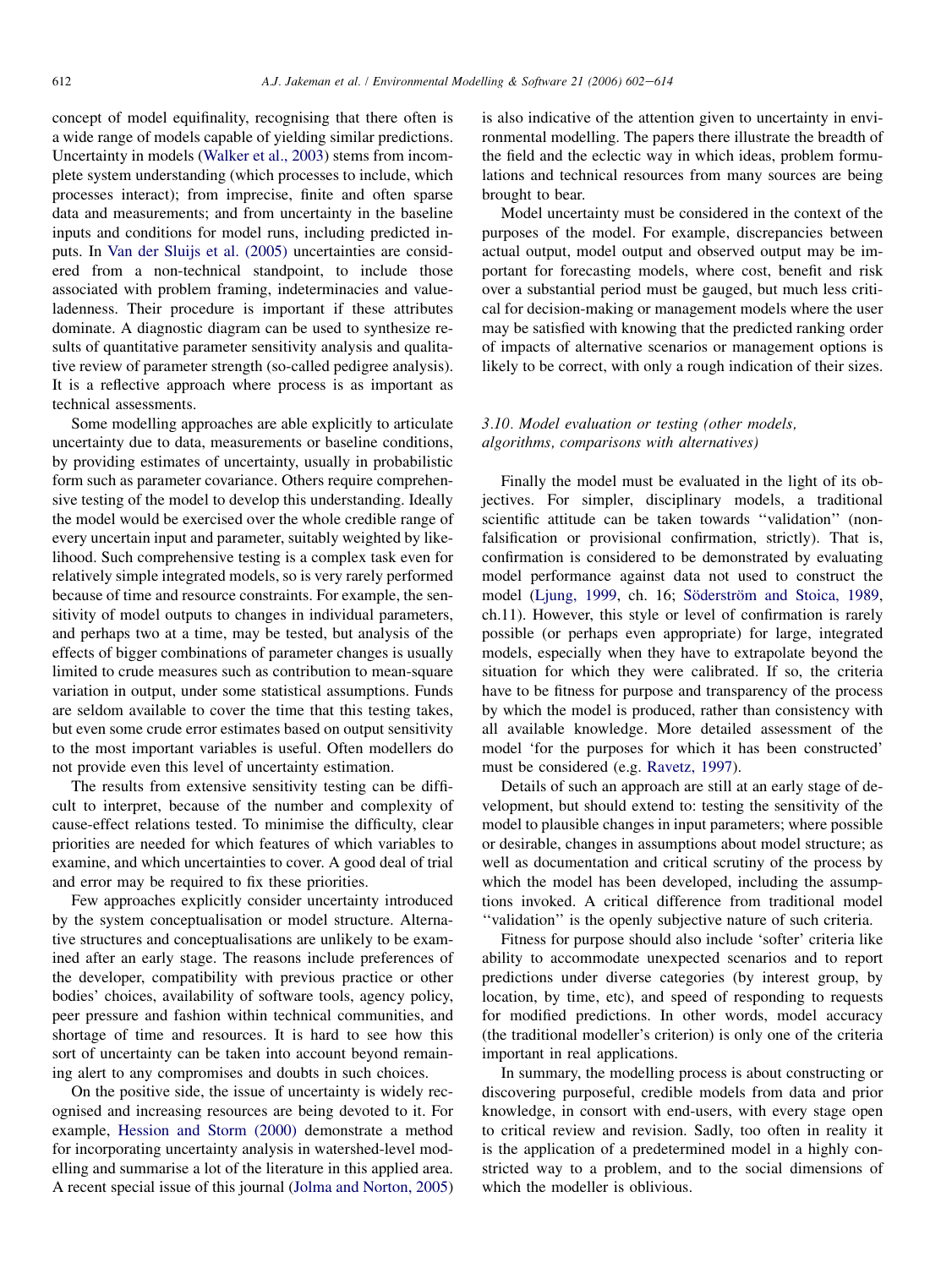## <span id="page-11-0"></span>4. Minimum standards and education

We conclude by noting that certain minimum standards suggest themselves in reporting on model development and performance and in progressing knowledge. Aber et al. (2003) summarise a workshop discussion on much-needed standards, such as exist for ecological data, of practice for review and publication of models in ecology. They relate to reporting on model structure, parameterisation, testing and sensitivity analysis. Hoping to cover a wide range of modelling situations, we recommend that the standards include (but may not be limited to):

- clear statement of the objectives and clients of the modelling exercise;
- documentation of the nature (identity, provenance, quantity and quality) of the data used to drive, identify and test the model;
- a strong rationale for the choice of model families and features (encompassing alternatives);
- justification of the methods and criteria employed in calibration;
- as thorough analysis and testing of model performance as resources allow and the application demands;
- a resultant statement of model utility, assumptions, accuracy, limitations, and the need and potential for improvement; and quite obviously but importantly;
- fully adequate reporting of all of the above, sufficient to allow informed criticism.

Adoption of these standards by modellers, through fuller execution and reporting of the steps outlined in this paper, would benefit both the model-building community and those relying on model-based insight and model recommendations to make decisions.

In addition to adhering to standards, the education of modellers on further aspects is warranted, for instance on how to engage with clients and stakeholders, on the need to develop more flexible models and on understanding the context in which the model will be used.

## Acknowledgments

The authors are grateful to Jessica Spate, Stefano Marsili-Libelli, David Swayne, Richard Davis, Rodolfo Soncini Sessa, Ralf Seppelt, Alexey Voinov, Tom Chapman and several anonymous reviewers for their detailed comments on the manuscript. Thanks to Andrea Rizzoli for managing the manuscript review process and Giorgio Guariso for inventing the Position Paper idea and process for EMS.

## References

Aber, J.D., Bernhardt, E.S., Dijkstra, F.A., Gardner, R.H., Macneale, K.H., Parton, W.J., Pickett, S.T.A., Urban, D.L., Weathers, K.C., 2003. Standards of practice for review and publication of models: summary of discussion. In: Canham, C.D., Cole, J.J., Lauenroth, W.K. (Eds.), Models in Ecosystem Science. Princeton University Press, New Jersey.

- Bates, D., Watts, D., 1988. Non-linear Regression Analysis and Its Applications. John Wiley and Sons, New York.
- Beck, M.B., 2005. Vulnerability of water quality in intensively developing urban watersheds. Environmental Modelling and Software  $20$ ,  $381-400$ .
- Bellman, R., Åstrom, K.-J., 1970. On structural identifiability. Mathematical Biosciences 7, 329-339.
- Beven, K.J., 2000. Rainfall-Runoff Modelling: The Primer. John Wiley and Sons Ltd, Chichester.
- Caminiti, J.E., 2004. Catchment modelling  $-$  a resource manager's perspective. Environmental Modelling and Software 19, 991-997.
- Checchi, N., Marsili-Libelli, S., 2005. Reliability of parameter estimation in respirometric models. Water Research 39, 3686-3696.
- Davis, J.R., 1995. Expert systems and environmental modelling. In: Jakeman, A.J., Beck, M.B., McAleer, M.J. (Eds.), Modelling Change in Environmental Systems. Wiley, Chichester, pp. 505-517.
- Denzer, R., 2005. Generic integration of environmental decision support systems - state-of-the-art. Environmental Modelling and Software 20, 1217-1223.
- Fath, B.D., Beck, M.B., 2005. Elucidating public perceptions of environmental behavior: a case study of Lake Lanier. Environmental Modelling and Software  $20, 485 - 498$ .
- Forsyth, R., 1984. The expert systems phenomenon. In: Forsyth, R. (Ed.), Expert Systems: Principles and Case Studies. Chapman and Hall, London, pp. 3-8.
- Funtowicz, S.O., Ravetz, J.R., 1990. Uncertainty and Quality in Science and Policy. Kluwer, Dordrecht.
- Gawthrop, P.J., Smith, L.S., 1996. Metamodelling: Bond Graphs and Dynamic Systems. Prentice Hall, Englewood Cliffs, NJ, USA.
- Gernaey, K.V., van Loosdrecht, M.C.M., Henze, M., Lind, M., Jorgensen, S.B., 2004. Activated sludge wastewater treatment plant modelling and simulation: state of the art. Environmental Modelling and Software  $19, 763-783$ .
- Grafton, R.Q., Adamowicz, W., Dupont, D., Nelson, H., Hill, R.J., Renzetti, S., 2004. The Economics of the Environment and Natural Resources. Blackwell Publishing Ltd, Oxford.
- Hare, M., Letcher, R.A., Jakeman, A.J., 2003. Participatory modelling in natural resource management: a comparison of four case studies. Integrated Assessment 4 (2),  $62 - 72$ .
- Hawking, S.W., 1988. A Brief History of Time: From the Big Bang to Black Holes. Bantam Books, New York.
- Hession, W.C., Storm, D.E., 2000. Watershed-level uncertainties; implications for phosphorus management and eutrophication. Journal of Environmental Quality 29, 1172-1179.
- Jakeman, A.J., Hornberger, G.M., 1993. How much complexity is warranted in a rainfall-runoff model? Water Resources Research 29, 2637-2649.
- Jakeman, A.J., Beck, M.B., McAleer, M.J. (Eds.), 1993. Modelling Change in Environmental Systems. Wiley, Chichester.
- Janssen, P., Stoica, P., Söderström, T., Eykhoff, P., 1988. Model structure selection for multivariable systems by cross-validation methods. International Journal of Control  $47, 1737-1758$ .
- Jolma, A., Norton, J.P., 2005. Methods of uncertainty treatment in environmental models. Environmental Modelling and Software 20, 979-980.
- Jorgensen, S.E., Bendoricchio, G., 2001. Fundamentals of Ecological Modelling. Elsevier, Amsterdam.
- Kidd, A.L., 1987. Knowledge acquisition an introductory framework. In: Kidd, A.L. (Ed.), Knowledge Acquisition for Expert Systems: A Practical Handbook. Plenum Press, New York.
- Konikow, L.F., Bredehoeft, J.D., 1992. Ground-water models cannot be validated. Advances in Water Resources 15, 75-83.
- Letcher, R.A., Jakeman, A.J., 2003. Application of an adaptive method for integrated assessment of water allocation issues in the Namoi River Catchment, Australia. Integrated Assessment 4, 73-89.
- Ljung, L., 1999. System Identification Theory for the User, second ed. Prentice Hall, Upper Saddle River, NJ.
- Marsili-Libelli, S., Checchi, N., 2005. Identification of dynamic models for horizontal subsurface constructed wetlands. Ecological Modelling 187,  $201 - 218$ .
- Mostert, E., Participation for sustainable water management. In: Giupponi, C., Jakeman, A., Karssenberg D., Hare M. (Eds.), Sustainable Management of Water Resources: An Integrated Approach. Edward Elgar, Cheltenham, UK, in press.